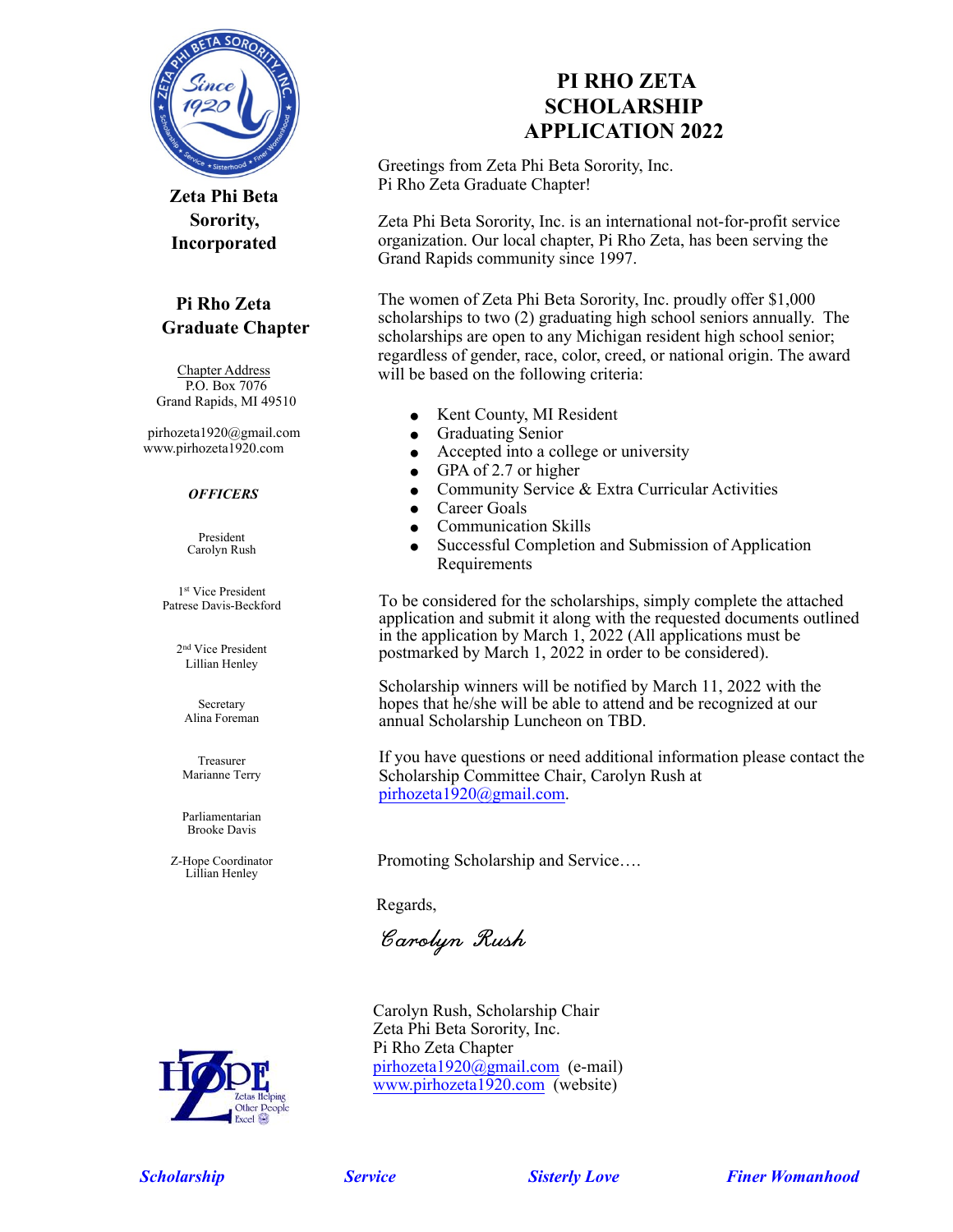

## **Zeta Phi Beta Sorority, Incorporated Pi Rho Zeta 2022 Scholarship Application**

#### RETURN APPLICATION AND ALL ACCOMPANYING DOCUMENTS INTRIPLICATE (3 copies) **DOWNLOAD THE APPLICATION AND SAVE YOUR NAME IN THE FILE NAME MAILTO: ZETA PHI BETA SORORITY, INC., PI RHO ZETA CHAPTER, P.O. BOX 7076, GRAND RAPIDS, MI**

**49510 OR EMAIL TO: soroya1920@yahoo.com**

| Name of Applicant                                                                                     |       |                       |  |  |  |
|-------------------------------------------------------------------------------------------------------|-------|-----------------------|--|--|--|
| Date of Application                                                                                   |       | College of Acceptance |  |  |  |
| <b>Personal Data</b><br>I.                                                                            |       |                       |  |  |  |
| Home Address                                                                                          |       |                       |  |  |  |
| Apartment No.                                                                                         |       |                       |  |  |  |
| City                                                                                                  | State | Zip Code              |  |  |  |
| Telephone                                                                                             |       |                       |  |  |  |
| Age                                                                                                   |       |                       |  |  |  |
| <b>Academic Background</b><br>П.                                                                      |       |                       |  |  |  |
| High School                                                                                           |       |                       |  |  |  |
| Hours Completed                                                                                       |       |                       |  |  |  |
| Cumulative Grade Point Average                                                                        |       |                       |  |  |  |
| Extracurricular Activities and Honors (attach additional sheets, if necessary)<br>Ш.                  |       |                       |  |  |  |
| Extracurricular Activities and Offices Held (include academic, community service, professional, etc.) |       |                       |  |  |  |
|                                                                                                       |       |                       |  |  |  |
|                                                                                                       |       |                       |  |  |  |
|                                                                                                       |       |                       |  |  |  |
| Honors and Awards Received                                                                            |       |                       |  |  |  |
|                                                                                                       |       |                       |  |  |  |
|                                                                                                       |       |                       |  |  |  |
|                                                                                                       |       |                       |  |  |  |
|                                                                                                       |       |                       |  |  |  |